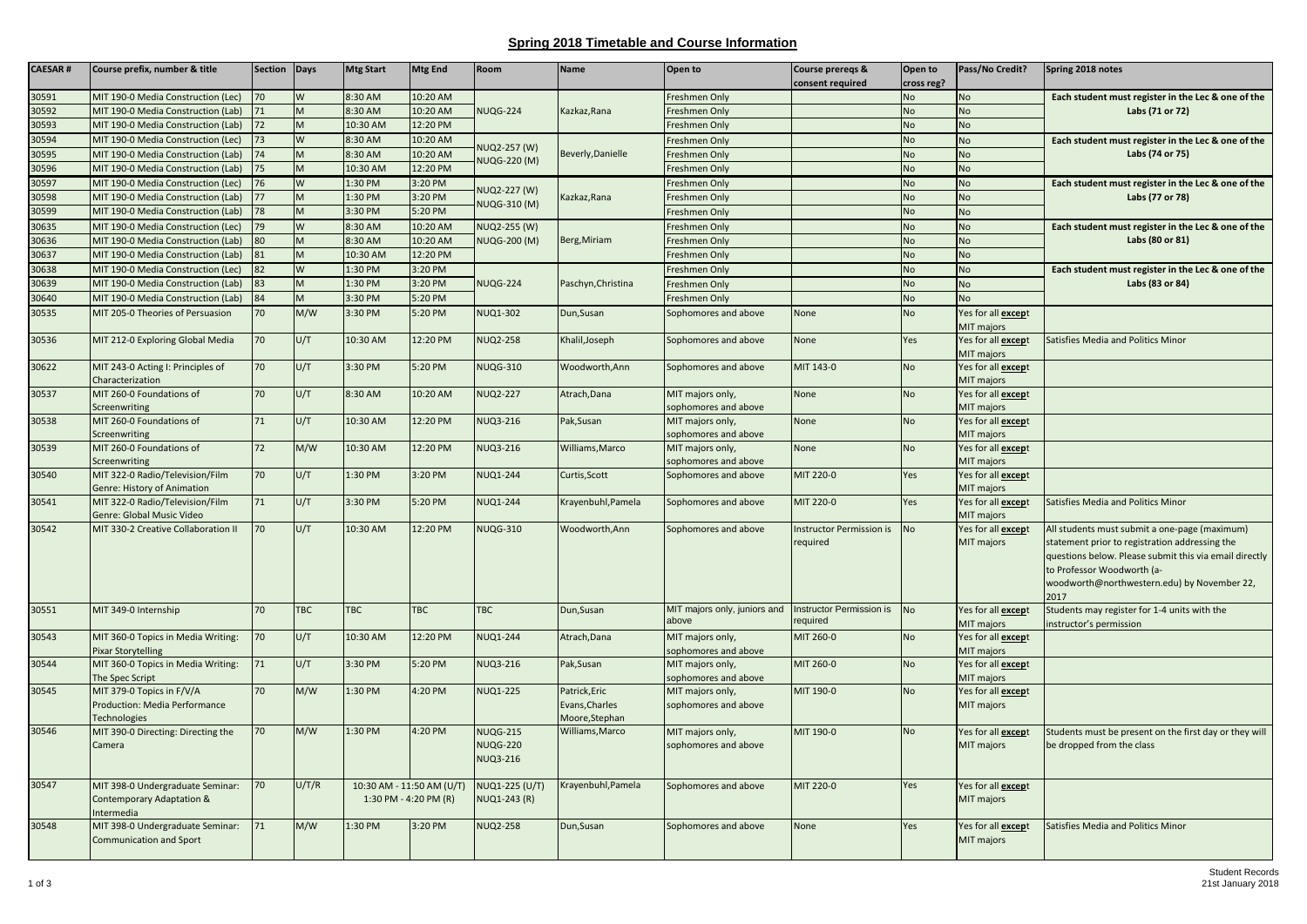## **Spring 2018 Timetable and Course Information**

| <b>CAESAR#</b> | Course prefix, number & title                                                              | Section Days    |                 | <b>Mtg Start</b>                                 | <b>Mtg End</b>                                         | Room                        | <b>Name</b>        | Open to                                                                    | Course preregs &<br>consent required                                        | Open to<br>cross reg?        | Pass/No Credit? | Spring 2018 notes                                                                                                                        |
|----------------|--------------------------------------------------------------------------------------------|-----------------|-----------------|--------------------------------------------------|--------------------------------------------------------|-----------------------------|--------------------|----------------------------------------------------------------------------|-----------------------------------------------------------------------------|------------------------------|-----------------|------------------------------------------------------------------------------------------------------------------------------------------|
| 30524          | <b>INTERDIS 201-0 Media and Society</b>                                                    | 70              | U/T             | 1:30 PM                                          | 3:20 PM                                                | <b>NUQG-200</b>             | Akdenizli.Banu     | Freshmen Only                                                              | None                                                                        | <b>No</b>                    | <b>No</b>       |                                                                                                                                          |
| 30525          | <b>INTERDIS 201-0 Media and Society</b>                                                    | 71              | U/T             | 1:30 PM                                          | 3:20 PM                                                | NUQ1-300                    | Dedinsky, Mary     | Freshmen Only                                                              | None                                                                        | No                           | <b>No</b>       |                                                                                                                                          |
| 30527          | JOUR 101-0 Introduction to<br>Journalism                                                   | 70              | M/R             | 3:30 PM - 6:20 PM (M)<br>11:30 AM - 12:20 PM (R) |                                                        | NUQG-200 (M)<br>B011 (R)    | Brown, Marci       | ABP students only                                                          | None                                                                        | Yes, ABP<br>students<br>only | <b>No</b>       |                                                                                                                                          |
| 30578          | JOUR 301-1 News Gathering and<br>Assessment (9 Weeks) January 14 to<br>March 22            | 70              | M/W             | 8:30 AM                                          | 10:25 AM                                               | <b>NUQ2-200</b><br>NUQ2-201 | Mills, Andrew      | JOUR majors, sophomores<br>only                                            | <b>JOUR 201-0</b>                                                           | No                           | <b>No</b>       | This course carries 0.66 NU-Q units<br>To earn 1 NU-Q unit, students must also enroll for a                                              |
| 30579          | JOUR 301-1 News Gathering and<br>Assessment (9 Weeks) January 14 to<br>March 22            | 71              | M/W             | 8:30 AM                                          | 10:25 AM                                               | <b>NUQ2-227</b>             | Martin, Justin     | JOUR majors, sophomores<br>only                                            | JOUR 201-0                                                                  | <b>No</b>                    | <b>No</b>       | <b>5weeks lab that carries 0.34 units</b>                                                                                                |
| 30586          | JOUR 303-0 Audience Insight (9<br><b>Weeks) January 14 to March 22</b>                     | 70              | M/W             | 1:30 PM                                          | 3:25 PM                                                | <b>NUQG-200</b>             | Berg, Miriam       | JOUR majors, sophomores<br>only                                            | JOUR 201-0                                                                  | <b>No</b>                    | <b>No</b>       | This course carries 0.66 NU-Q units<br>To earn 1 NU-Q unit, students must also enroll for a<br><b>5weeks lab that carries 0.34 units</b> |
| 30580          | JOUR 304-0 360 Video Journalism (5<br><b>Weeks Lab) March 25 to April 26</b>               | 70              | M/W             | 8:30 AM                                          | 10:20 AM                                               | NUQ2-200<br>NUQ2-201        | Mills, Andrew      | JOUR majors, sophomores<br>only                                            | None                                                                        | <b>No</b>                    | <b>No</b>       |                                                                                                                                          |
| 30581          | JOUR 305-0 Podcasting (5 Weeks Lab) 70<br>March 25 to April 26                             |                 | M/W             | 10:30 AM                                         | 12:20 PM                                               | NUQ2-200<br>NUQ2-201        | Mills, Andrew      | JOUR majors, sophomores<br>only                                            | None                                                                        | No                           | <b>No</b>       | These labs carries 0.34 NU-Q units each, students<br>must enroll for any 2 labs                                                          |
| 30582          | JOUR 306-0 Broadcast Production (5<br><b>Weeks Lab) March 25 to April 26</b>               | 70              | M/W             | 1:30 PM                                          | 3:20 PM                                                | <b>NUQ2-200</b><br>NUQ2-201 | Berg, Miriam       | JOUR majors, sophomores<br>only                                            | None                                                                        | <b>No</b>                    | <b>No</b>       |                                                                                                                                          |
| 30583          | JOUR 307-0 Basic Media Design (5<br><b>Weeks Lab) March 25 to April 26</b>                 | 70              | M/W             | 3:30 PM                                          | 5:20 PM                                                | <b>NUQ1-234</b>             | Sanders, Amy       | JOUR majors, sophomores<br>only                                            | None                                                                        | <b>No</b>                    | <b>No</b>       |                                                                                                                                          |
| 30584          | JOUR 308-0 Introduction to Graphics<br>(5 Weeks Lab) March 25 to April 26                  | 70              | M/W             | 8:30 AM                                          | 10:20 AM                                               | <b>NUQB-207</b>             | Sanders, Amy       | JOUR majors, sophomores<br>only                                            | None                                                                        | <b>No</b>                    | <b>No</b>       |                                                                                                                                          |
| 30585          | JOUR 309-0 Sports Copy Editing (5<br><b>Weeks Lab) March 25 to April 26</b>                | 70              | M/W             | 1:30 PM                                          | 3:20 PM                                                | NUQ1-234                    | Sanders, Amy       | JOUR majors, sophomores<br>ylnc                                            | None                                                                        | <b>No</b>                    | <b>No</b>       |                                                                                                                                          |
| 30521          | JOUR 321-0 Storytelling: Mag & Feat.<br>Wrtg (5 Weeks) January 14 to<br><b>February 15</b> | 70              | U/M/T/W 1:30 PM |                                                  | 4:20 PM                                                | <b>NUQ2-254</b>             | Abusharif, Abraham | JOUR majors only, juniors<br>and above. For students<br>going on residency | JOUR 301-0 with a C or<br>better                                            | No                           | <b>No</b>       |                                                                                                                                          |
| 30522          | JOUR 342-0 Advanced Online<br>Storytelling (5 Weeks) January 14 to<br>February 15          | 70              | U/M/T/W 8:30 AM |                                                  | 11:20 AM                                               | <b>NUQ1-245</b>             | Paschyn, Christina | JOUR majors only, juniors<br>and above. For students<br>toing on residency | None                                                                        | <b>No</b>                    | <b>No</b>       |                                                                                                                                          |
| 30531          | JOUR 345-0 Journalism Residency:<br><b>News</b>                                            | 70              |                 |                                                  | Journalism Residency<br><b>February 18 to April 26</b> |                             | Dedinsky, Mary     | JOUR majors only, juniors<br>and above                                     | Must enroll and obtain a No<br>C or better in JOUR 342-0<br>and JOUR 321-0. |                              | P/NP only       |                                                                                                                                          |
| 30532          | JOUR 355-0 Journalism Rsdncy: Mag.<br>Wrtng                                                | 170             |                 |                                                  | Journalism Residency<br>February 18 to April 26        |                             | Dedinsky, Mary     | JOUR majors only, juniors<br>and above                                     | Must enroll and obtain a No<br>C or better in JOUR 342-0<br>and JOUR 321-0. |                              | P/NP only       |                                                                                                                                          |
| 30533          | OUR 365-0 Journ. Rsdncy: Broadcast 70<br>Rep.                                              |                 |                 |                                                  | Journalism Residency<br><b>February 18 to April 26</b> |                             | Dedinsky, Mary     | JOUR majors only, juniors<br>and above                                     | Must enroll and obtain a<br>C or better in JOUR 342-0<br>and JOUR 321-0.    | <b>No</b>                    | P/NP only       |                                                                                                                                          |
| 30523          | JOUR 390-0 Special Topics Media and 70<br>Religion                                         |                 | M/W             | 10:30 AM                                         | 12:20 PM                                               | NUQ1-244                    | Abusharif, Abraham | Sophomores and above                                                       | None                                                                        | Yes                          | <b>No</b>       | Satisfies Media and Politics Minor                                                                                                       |
| 30550          | MIT 398-0 Undergraduate Seminar:<br><b>Media and Religion</b>                              | 73 <sup>°</sup> | M/W             | 10:30 AM                                         | 12:20 PM                                               | <b>NUQ1-244</b>             | Abusharif, Abraham | Sophomores and above                                                       | <b>None</b>                                                                 | Yes                          | <b>No</b>       | Satisfies Media and Politics Minor                                                                                                       |
| 30526          | JOUR 390-0 Special Topics Sports,<br>Media & Society                                       | 71              | U/T             | 1:30 PM                                          | 3:20 PM                                                | NUQ2-201                    | Lamay, Craig       | Sophomores and above                                                       | None                                                                        | Yes                          | <b>No</b>       | Satisfies Media and Politics Minor                                                                                                       |
| 30549          | MIT 398-0 Undergraduate Seminar:<br>Sports, Media & Society                                | 72 <sub>2</sub> | U/T             | 1:30 PM                                          | 3:20 PM                                                | <b>NUQ2-201</b>             | Lamay, Craig       | ophomores and above                                                        | <b>None</b>                                                                 | Yes                          | <b>No</b>       | Satisfies Media and Politics Minor                                                                                                       |
| 30534          | JOUR 395-0 Strategic Communi.<br>Residency                                                 | 70              |                 |                                                  | Journalism Residency<br>February 18 to April 26        |                             | Dedinsky, Mary     | JOUR majors only, juniors<br>and above                                     | Must enroll and obtain a<br>C or better in JOUR 342-0<br>and JOUR 321-0     | <b>No</b>                    | P/NP only       |                                                                                                                                          |